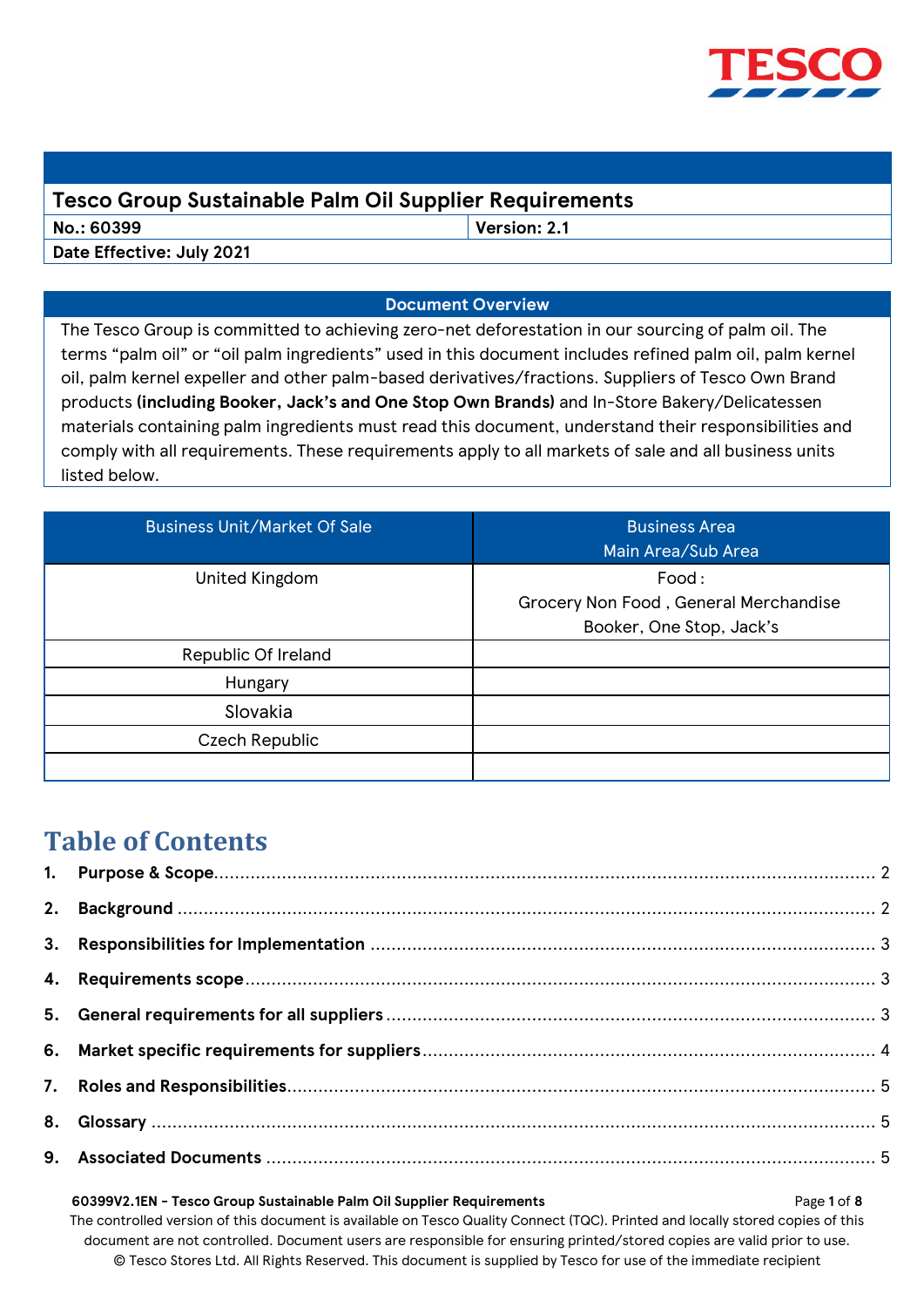# <span id="page-1-0"></span>**1. Purpose & Scope**

This document sets out our requirements for the sourcing of palm oil and oil palm ingredients used in Tesco Own Brand products. It applies to all suppliers of Own Brand products containing palm oil and oil palm ingredients. The document also outlines concrete actions required of suppliers to meet Tesco's sustainable palm oil commitments.

# <span id="page-1-1"></span>**2. Background**

Palm oil is a common ingredient used in many food and non-food products. Palm oil is a high yielding vegetable oil, producing more oil per land area with less inputs, and so can have a lower environmental impact when compared to other equivalent vegetable oils. However, as global diets change, demand for palm oil is increasing, leading to the expansion of oil palm plantations, which in turn is putting more pressure on forests and biodiversity.

The world has already lost approximately half of its forests and what remains is increasingly under threat. Preventing further deforestation and degradation is critical to mitigating climate change and protecting biodiversity. It also protects the communities who live in forests or depend on them for their livelihoods.

As members of the Consumer Goods Forum, Tesco is committed to zero-net deforestation and ensuring no forced labour/exploitation in our sourcing of palm oil. As part of the Roundtable on Sustainable Palm Oil (RSPO), we aim to achieve 100% RSPO certification of the palm oil used in our Tesco Own Brand products. The RSPO certification covers strict standards on deforestation, other environmental impacts, land rights and labour standards.

We also expect our suppliers of products containing palm oil to consider the company-wide zero deforestation performance of the importers/producers from whom they source. We are members of The [Palm Oil Transparency Coalition](https://www.palmoiltransparency.org/) (POTC) and we use the POTC's annual ranking of palm oil importers/producers on zero deforestation and exploitation-free to track progress and encourage improvement across their entire operations.

#### **60399V2.1EN - Tesco Group Sustainable Palm Oil Supplier Requirements** Page **2** of **8**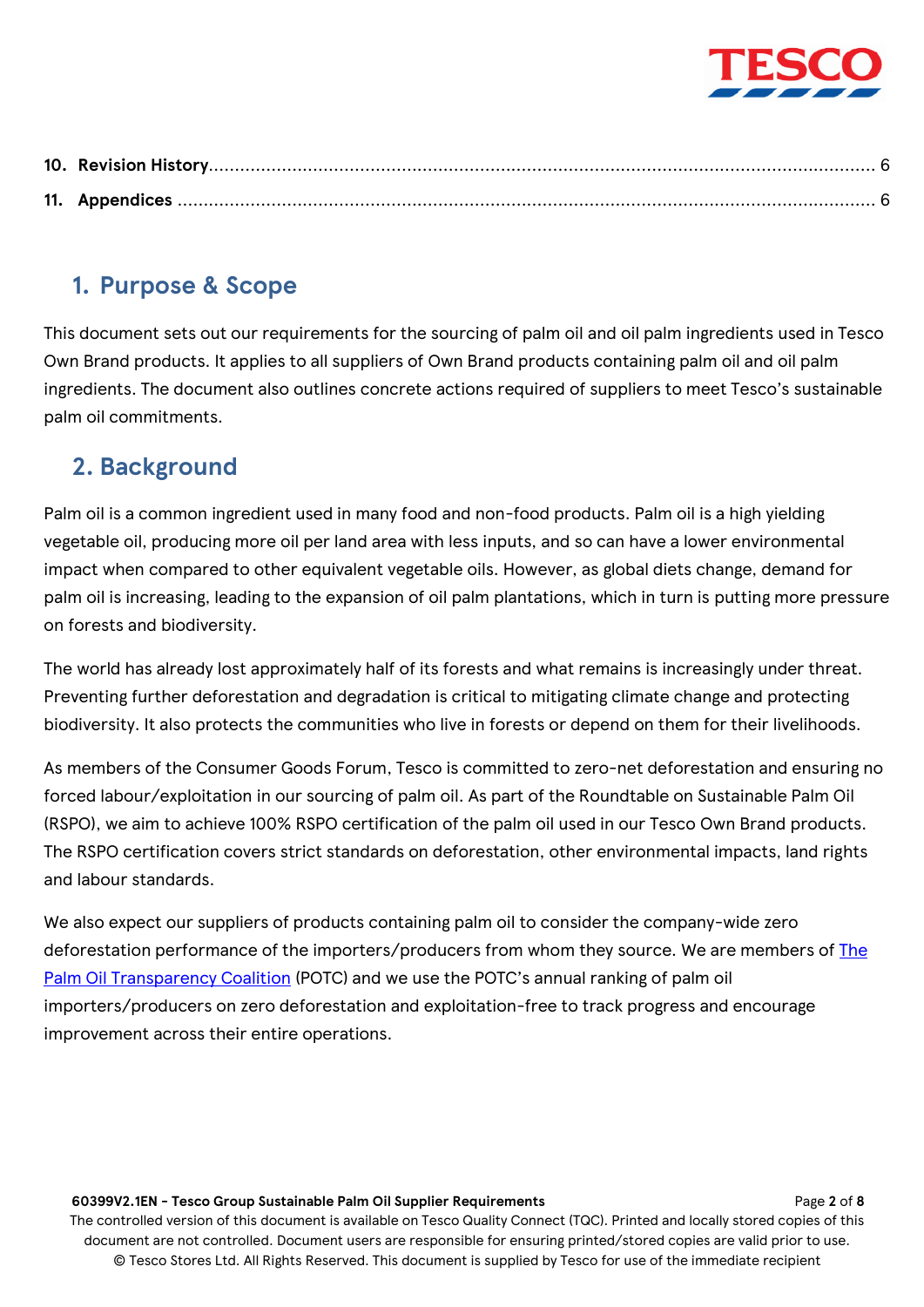

# <span id="page-2-0"></span>**3. Responsibilities for Implementation**

**Tesco and Booker Technical and New Product Development** will ensure that relevant suppliers are aware of these Requirements and must ensure suppliers' compliance to these Requirements at all times.

**Suppliers** must comply with these Requirements at all times as per the processes advised by Tesco and Booker Technical and New Product Development. Suppliers are required to inform Tesco immediately of any changes to a product's compliance to these Requirements.

# <span id="page-2-1"></span>**4. Requirements scope**

These Requirements apply to Tesco Own Brand products. This includes:

- All Own Brands within the Tesco Group **(Tesco, Jack's, Booker, One Stop).**
- Tesco In-Store Bakery and Delicatessen materials.

Tesco Own Brand products are in scope of these requirements if:

- They contain oil palm ingredients (including refined palm oil, palm kernel oil, palm kernel expeller and other palm-based derivatives and fractions) and;
- The oil palm ingredients are above 0.1% of the finished product specification.

Processing aids and other substances that are not identified on pack are excluded from these requirements

# <span id="page-2-2"></span>**5. General requirements for all suppliers**

Tesco expects all our suppliers to have a zero-net deforestation policy and human rights commitments across their own operations and we would want that policy to be publicly available. Suppliers must inform Tesco of any Human Rights concerns or allegations against their organisation or supply chain as soon as they are made aware.

For more information and guidance on developing an appropriate policy please see follow the links below:

Accountability Framework Initiative Website (Deforestation): [https://accountability-framework.org/the](https://accountability-framework.org/the-framework/topics/deforestation-and-conversion/)[framework/topics/deforestation-and-conversion/](https://accountability-framework.org/the-framework/topics/deforestation-and-conversion/)

#### **60399V2.1EN - Tesco Group Sustainable Palm Oil Supplier Requirements** Page **3** of **8**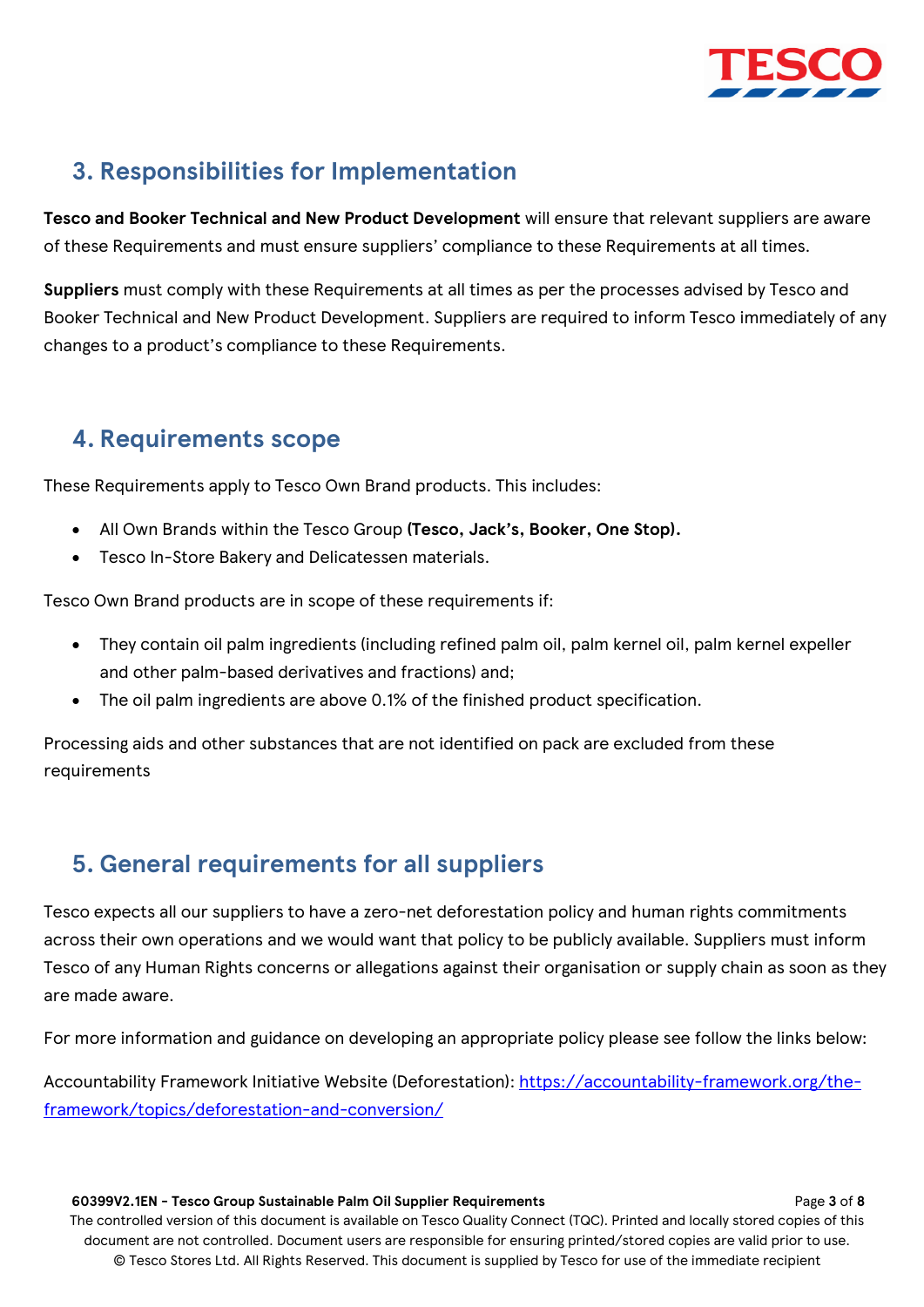

Accountability Framework Initiative Website (Human Rights) - [https://accountability-framework.org/the](https://accountability-framework.org/the-framework/topics/humanrights/#:~:text=The%20Accountability%20Framework%20is%20a,free%20of%20human%20rights%20abuses)[framework/topics/humanrights/#:~:text=The%20Accountability%20Framework%20is%20a,free%20of%20](https://accountability-framework.org/the-framework/topics/humanrights/#:~:text=The%20Accountability%20Framework%20is%20a,free%20of%20human%20rights%20abuses) [human%20rights%20abuses](https://accountability-framework.org/the-framework/topics/humanrights/#:~:text=The%20Accountability%20Framework%20is%20a,free%20of%20human%20rights%20abuses)

Ethical Trading Initiative (ETI) base code - <https://www.ethicaltrade.org/eti-base-code>

## Employer Pays Principle -

[https://www.ihrb.org/employerpays#:~:text=No%20worker%20should%20pay%20for,worker%20but%20b](https://www.ihrb.org/employerpays#:~:text=No%20worker%20should%20pay%20for,worker%20but%20by%20the%20employer) [y%20the%20employer.](https://www.ihrb.org/employerpays#:~:text=No%20worker%20should%20pay%20for,worker%20but%20by%20the%20employer)

In addition to the above policy expectations, all suppliers in scope of these requirements must adhere to the following:

- All oil palm ingredients must be RSPO certified **(the type of RSPO certification required depends on market of sale as detailed in Section 6 below).** Information about the different types of RSPO certification are included in Appendix 1.
- Must report at the end of the calendar year the following:
	- o Volume of oil palm ingredients used in the calendar year.
	- o Certification status of the volume of oil palm ingredients used.
	- o Name of companies importing/producing oil palm ingredients.
	- o The respective volumes from each of the identified importing/producing companies.
- Suppliers who do not complete their annual reporting declaration by the start of February each year will be classified as non-compliant with these Requirements and their non-compliance escalated within Tesco.
- Ensure all palm oil related questions are completed accurately in the product specification in Tesco **[Quality Connect](https://qualityconnect.tesco.com/orbcprod/login.vm) or Booker Compliance.**

Consider the POTC zero deforestation and exploitation-free performance ranking of the palm importers/producers from whom you source your palm oil/ingredients (e.g. the company who imports the palm oil into the UK/EU or who produces it domestically in Thailand and Malaysia).

# <span id="page-3-0"></span>**6. Market specific requirements for suppliers**

*We recognise the availability of RSPO certified Segregated and Mass Balance materials varies between the different markets we operate and therefore have set market specific requirements as outlined below.* 

## **UK and Republic of Ireland (ROI)**

• From January 1<sup>st</sup> 2021, all oil palm ingredients used in Tesco UK and ROI Own Brand products (including Booker, Jack's ad One Stop) must be certified RSPO Segregated.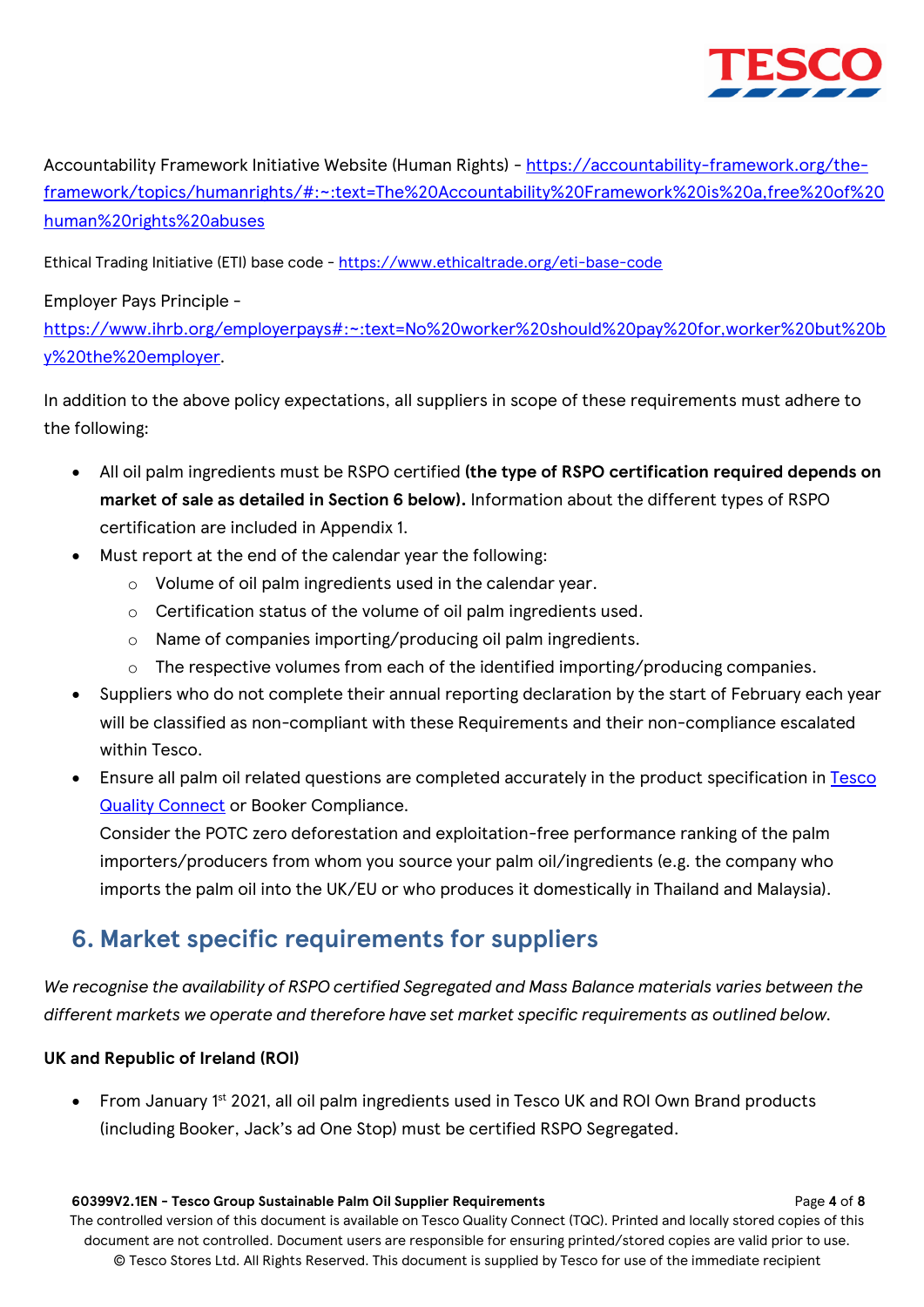

• RSPO Mass Balance will only be permitted once the supplier has demonstrated to Tesco that Segregated is not currently feasible. Suppliers permitted to use Mass Balance must also submit their time-bound action plan for transitioning to Segregated certification.

## **Central Europe (Czech Republic, Hungary, Slovakia)**

- From January 1<sup>st</sup> 2021, all oil palm ingredients used in Tesco CE Own Brand products must be certified RSPO Segregated or Mass Balance.
- Suppliers must preference Segregated oil palm ingredients where feasible.
- Suppliers using Mass Balance must submit their time-bound action plan to Tesco for when they will transition to Segregated.

## <span id="page-4-0"></span>**7. Roles and Responsibilities**

| <b>Role</b>                                                                   | <b>Responsibility</b>                                                                                                  |
|-------------------------------------------------------------------------------|------------------------------------------------------------------------------------------------------------------------|
| <b>Tesco Group</b><br><b>Responsible Sourcing</b><br><b>Manager (Forests)</b> | Tesco suppliers should contact their local Tesco and Booker Technical team<br>with questions about these Requirements. |
|                                                                               |                                                                                                                        |

## <span id="page-4-1"></span>**8. Glossary**

| <b>Acronym</b> | <b>Definition</b> |
|----------------|-------------------|
| N/A            | Not applicable    |

## <span id="page-4-2"></span>**9. Associated Documents**

| <b>Document No.</b> | Document Title |
|---------------------|----------------|
| N/A                 | Not applicable |

#### **60399V2.1EN - Tesco Group Sustainable Palm Oil Supplier Requirements** Page **5** of **8**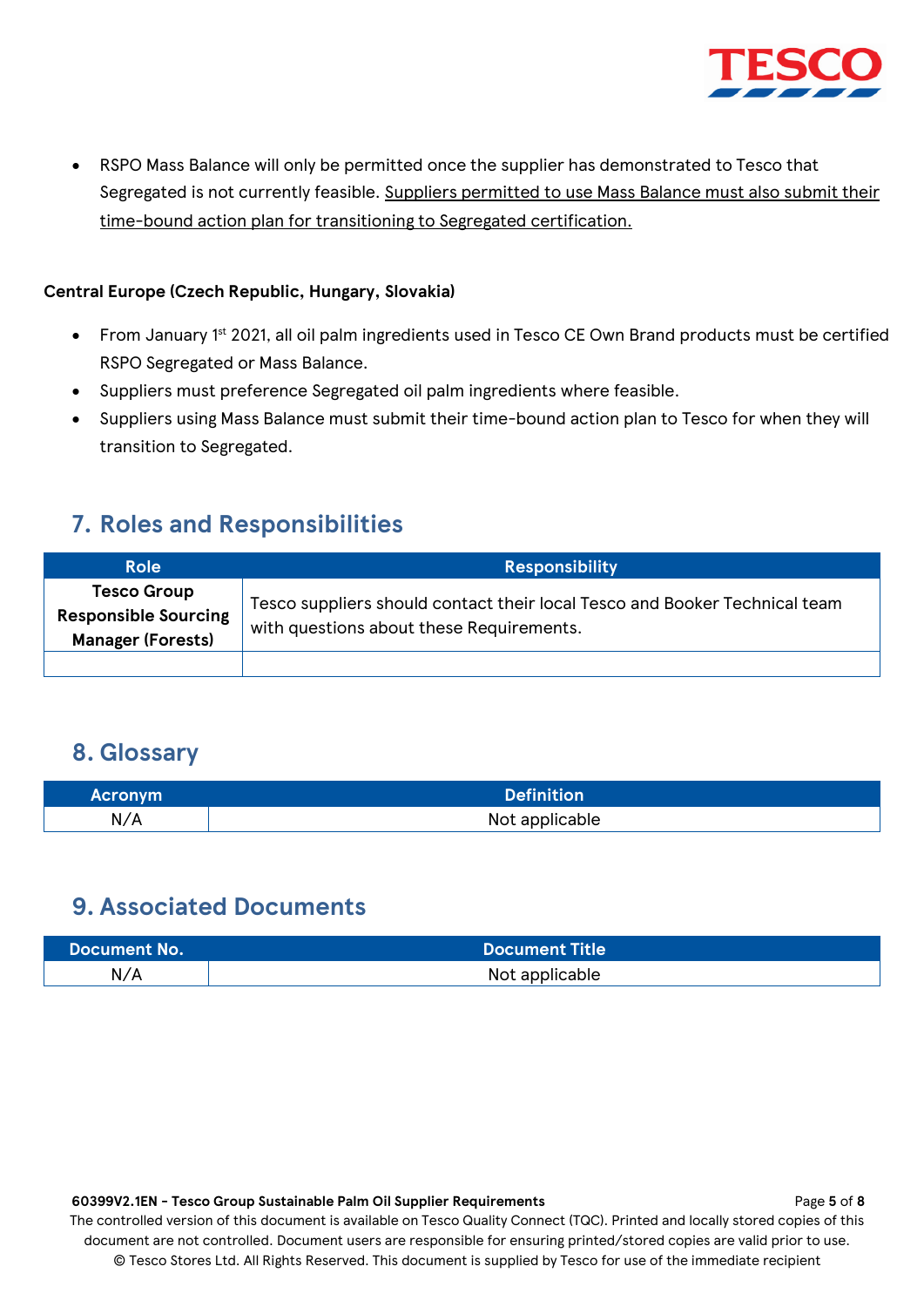

# <span id="page-5-0"></span>**10. Revision History**

| Date             | <b>Version</b> | <b>Document</b> |                                                                                                                                                                                                                               |  |
|------------------|----------------|-----------------|-------------------------------------------------------------------------------------------------------------------------------------------------------------------------------------------------------------------------------|--|
| <b>Effective</b> | Section        |                 | <b>Change Summary</b>                                                                                                                                                                                                         |  |
| July 2021        | 2.1            | All             | Changed owner and author, removed countries where we no<br>longer operate, section 2: deleted a misleading sentence, section<br>5: added expectation for suppliers to have zero net deforestation<br>and human right policies |  |

## <span id="page-5-1"></span>**11. Appendices**

Appendix 1 – FAQs about RSPO

## *Q1. What is the RSPO?*

The Roundtable on Sustainable Palm Oil (RSPO) is a not-for-profit organisation that unites stakeholders from the seven sectors of the palm oil industry: oil palm producers, processors or traders, consumer goods manufacturers, retailers, banks/investors, and environmental and social non-governmental organisations (NGOs), to develop and implement global standards for sustainable palm oil.

The RSPO has developed a set of environmental and social criteria which companies must comply with in order to produce Certified Sustainable Palm Oil (CSPO). When they are properly applied, these criteria can help to minimize the negative impact of palm oil cultivation on the environment and communities in palm oil-producing regions.

The RSPO has more than 4,000 members worldwide who represent all links along the palm oil supply chain. They have committed to produce, source and/or use sustainable palm oil certified by the RSPO.

More information at [www.rspo.org](http://www.rspo.org/)

## *Q2. What is RSPO certification?*

The RSPO has created three main ways companies can certify their palm oil use: 1) RSPO Credits, 2) RSPO Mass Balance and 3) RSPO Segregated. Below is a table summarising the differences and benefits of each.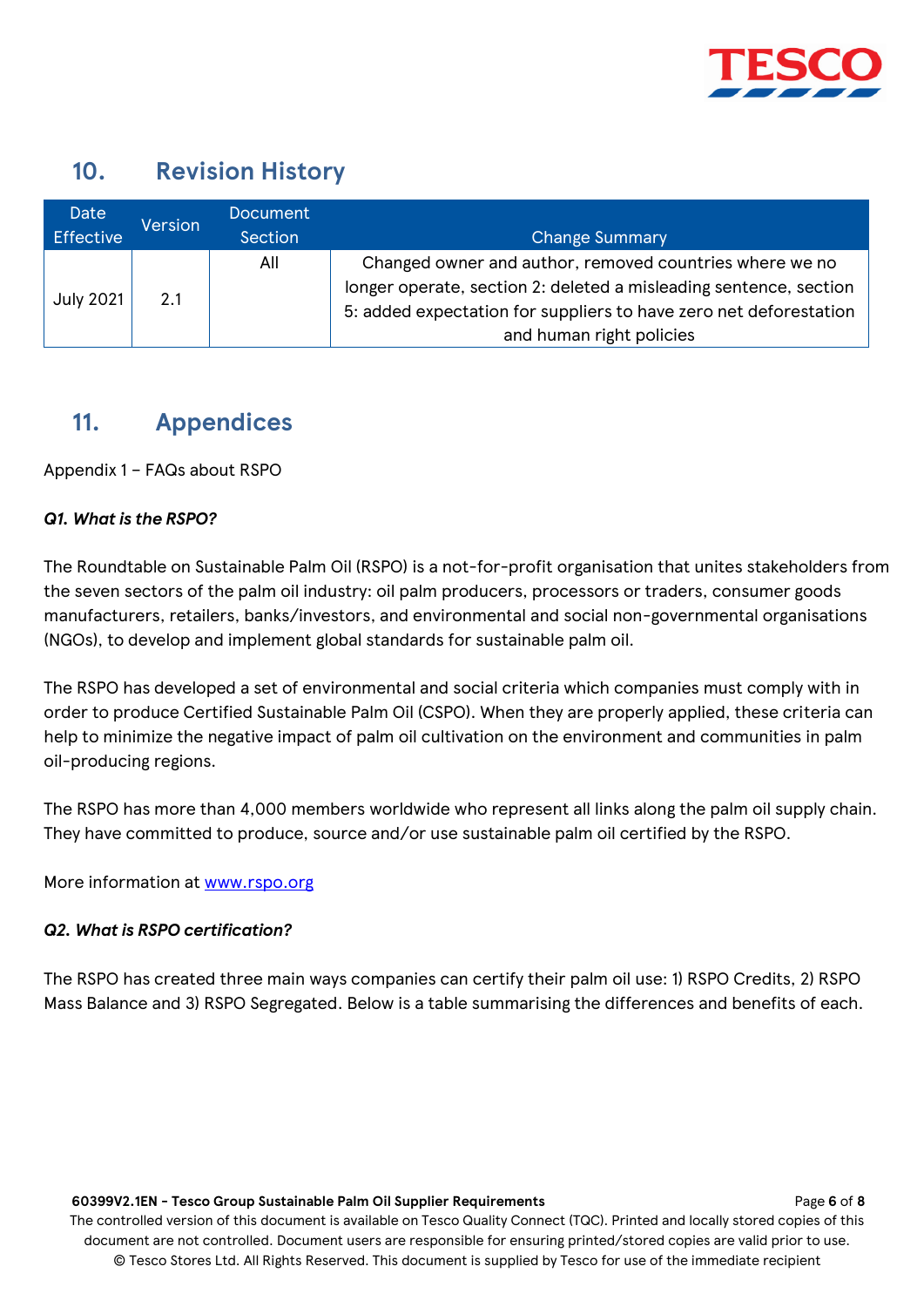

| <b>Certification</b><br>option | <b>Explanation</b>                                                                                                                                                                                                                                                                                                                  | <b>Benefits</b>                                                                                                                                                                                                                                                       |
|--------------------------------|-------------------------------------------------------------------------------------------------------------------------------------------------------------------------------------------------------------------------------------------------------------------------------------------------------------------------------------|-----------------------------------------------------------------------------------------------------------------------------------------------------------------------------------------------------------------------------------------------------------------------|
| <b>Credits</b>                 | A company can purchase RSPO credits directly from<br>RSPO certified producers equivalent to the volumes<br>they use without any requirements for the grower's<br>palm oil to be physically present in the company's<br>supply chain (e.g. 1 credit = 1 tonne of palm oil)                                                           | -Enables companies to cover<br>or offset their physical<br>sourcing of uncertified palm<br>oil if physically certified palm<br>oil supply chains are not<br>feasible.<br>-Signals market demand for<br>more sustainable palm oil so<br>supply increases               |
| <b>Mass Balance</b>            | A company can purchase sustainable palm oil from<br>certified sources but it is mixed with uncertified palm<br>oil. While uncertified and certified volumes are<br>mixed, the volume of certified palm that can be<br>claimed is monitored throughout the supply chain<br>(e.g. 500 tonnes sustainable within 1000 tonnes<br>mixed) | -Supports the development<br>of a physical supply chain link<br>between growers and buyers<br>while avoiding major costs<br>needed for segregation of<br>uncertified and certified.<br>-Signals market demand for<br>more sustainable palm oil so<br>supply increases |
| Segregated                     | The certified sustainable palm oil is physically<br>separated from any uncertified palm oil throughout<br>the supply chain. The certified oil is 100% from a<br>certified sustainable source.                                                                                                                                       | -Strongest claim that a<br>company's physical palm oil<br>used is sustainable                                                                                                                                                                                         |
| Identity<br>Preserved          | The certified sustainable palm oil is physically<br>separated from any uncertified palm oil throughout<br>the supply chain and can be traced back to<br>plantation.                                                                                                                                                                 | -Strongest claim that a<br>company's physical palm oil<br>used is sustainable<br>-Also provides traceability to<br>plantation                                                                                                                                         |

More information at<https://rspo.org/certification/supply-chains>

## *Q3. How to get RSPO certification?*

Information about how to get the different types of RSPO certification is available here: <https://rspo.org/certification#how-to-get-certified>

## *Q4. What do suppliers need to do to pass on the RSPO claim to retailers?*

In order to pass on the claim of RSPO certification to retailers, suppliers need to do three steps:

1. [Become a member of RSPO](https://rspo.org/members/apply)

## **60399V2.1EN - Tesco Group Sustainable Palm Oil Supplier Requirements** Page **7** of **8**